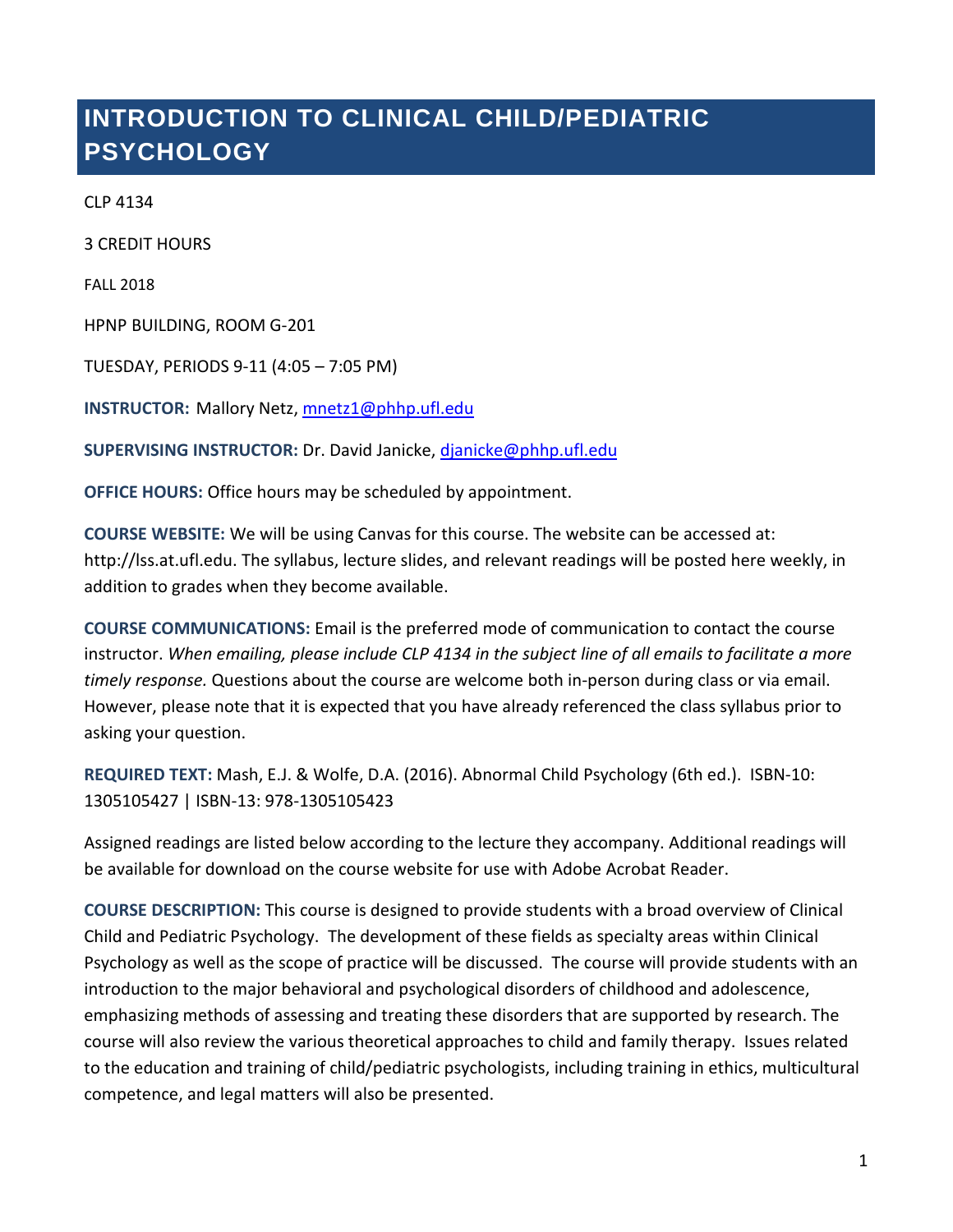**PREREQUISITE KNOWLEDGE AND SKILLS:** The following courses are prerequisites for this course: General Psychology (PSY 2012), Abnormal Psychology (CLP 3144), Introduction to Statistics 1 (STA 2023). Individual exceptions may be made on a case-by-base basis and should be cleared with the course instructor prior to the course.

**COURSE GOALS AND/OR OBJECTIVES:** By the end of this course, students will have:

1. Gained a broad understanding of the historical development of the fields of clinical child psychology and pediatric psychology and learned about the roles, scope of practice, and settings of practice available to clinical child/pediatric psychologists.

2. Acquired understanding of most common psychological disorders of children and adolescents and how these disorders may present to clinicians.

3. Developed a basic knowledge of assessment techniques and common psychological treatment modalities used with children and families, with an awareness of which methods have been empirically supported.

4. Learned about multicultural considerations, ethical issues, and dealing with abuse/neglect within psychological practice.

5. Acquired an understanding of the training of clinical child/pediatric psychologists.

#### COURSE POLICIES:

**ATTENDANCE POLICY:** *Each of the 14 class periods will be worth 1 point. This includes midterm and exam days. You will be allowed to miss up to 2 attendance points with no penalty for a total of 12 attendance points counting toward your final grade.* Given that this is an upper level elective course, class attendance is expected, not optional. You will be required to sign into class each week to mark your class attendance. It will not be permitted to sign in for a classmate; anyone caught doing this will lose their and their classmate's attendance point for the day. You will be asked to sign in at a random time during the class period to encourage attendance throughout the duration of the class. If you do miss a class, it will be your responsibility to request notes from a classmate or schedule office hours with your instructor to discuss content from that class. It is expected that you arrive on time for class and remain for the full class period. For information regarding the UF Attendance Policy see the Registrar website for additional details: [https://catalog.ufl.edu/UGRD/academic](https://catalog.ufl.edu/UGRD/academic-regulations/attendance-policies/)[regulations/attendance-policies/.](https://catalog.ufl.edu/UGRD/academic-regulations/attendance-policies/)

**EXAM POLICY:** There will be TWO equally weighted exams, a midterm and a final. *Each exam will be worth 50 points, for a total of 100 exam points counting toward your final grade.* Exams will not be cumulative and will cover material from lectures and readings. The format of exams will be multiple choice and short answer. There will be no make-up exams, except for documented medical reasons (i.e., physician note). If you miss an exam, you will receive a score of zero on that exam. Students who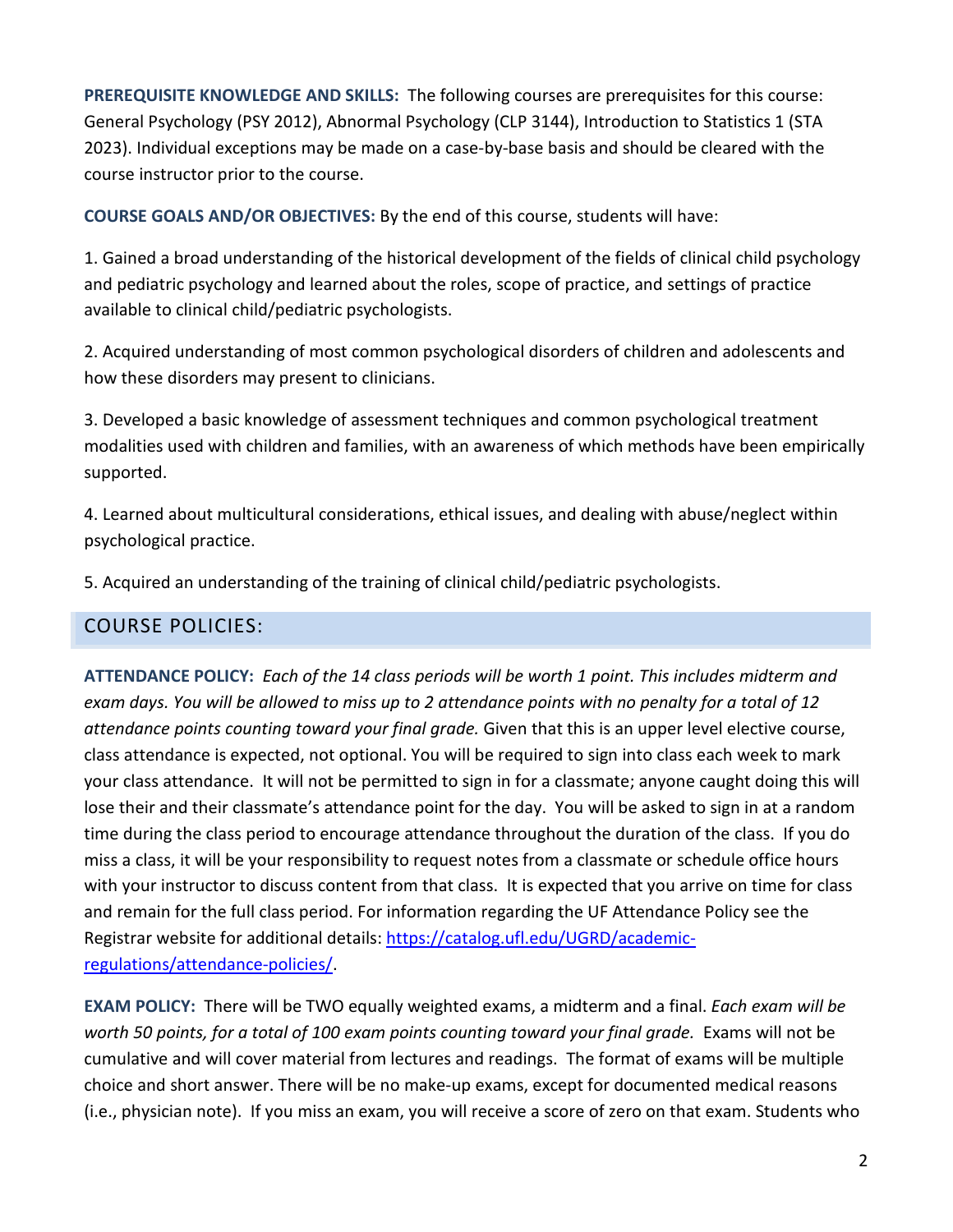must miss class on the day of an exam may request arrangements to take the exam early, pending approval by the instructor. These arrangements must be made early in the semester or they will not be considered.

**ASSIGNMENT POLICY:** *There will be one project worth 35 points, due on November 13th at 4:00pm (prior to lecture).* Each student will be required to create a brochure for parents of children with a chronic illness. Having a child with a newly diagnosed medical condition can be a challenging and stressful experience for many families. Parents with a newly diagnosed child are often faced with the challenge of learning about their child's condition and related psychological concerns. In an effort to assist these parents, you will be tasked with creating a brochure for parents with relevant information. The requirements and grading rubric for the assignment will be distributed on October  $16^{th}$ .

**MAKE-UP POLICY:** Students who must miss an assignment deadline because of conflicting professional or personal commitment must make prior arrangements with the instructor. Requirements for class attendance and make-up assignments and other work in this course are consistent with university policies that can be found in the online catalog at: [https://catalog.ufl.edu/UGRD/academic](https://catalog.ufl.edu/UGRD/academic-regulations/attendance-policies/)[regulations/attendance-policies/.](https://catalog.ufl.edu/UGRD/academic-regulations/attendance-policies/) Any requests for make-ups due to technical issues MUST be accompanied by the ticket number received from LSS when the problem was reported to them. The ticket number with document the time and date of the problem. You MUST e-mail your instructor within 24 hours of the technical difficulty if you wish to request a make-up.

**COURSE TECHNOLOGY:** Given that class lectures are available online, laptops will be allowed in class. However, it is expected that you only have course-related content up on your laptop during class. If technology use appears to be causing a problem, this privilege will be revoked. Additionally, cell phones and text messaging are prohibited during class. These items are distracting to both students and the instructor and are disruptive to the learning environment. Students who are found to be in violation of these rules will be asked to leave the classroom and will lose attendance points for the day. We appreciate your cooperation.

### UF POLICIES:

**UNIVERSITY POLICY ON ACCOMMODATING STUDENTS WITH DISABILITIES:** Students requesting accommodation for disabilities must first register with the Dean of Students Office [\(http://www.dso.ufl.edu/drc/\)](http://www.dso.ufl.edu/drc/). The Dean of Students Office will provide documentation to the student who must then provide this documentation to the instructor when requesting accommodation. You must submit this documentation prior to submitting assignments or taking the quizzes or exams. Accommodations are not retroactive, therefore, students should contact the office as soon as possible in the term for which they are seeking accommodations.

**UNIVERSITY POLICY ON ACADEMIC MISCONDUCT:** Academic honesty and integrity are fundamental values of the University community. Students should be sure that they understand the UF Student Honor Code at [http://www.dso.ufl.edu/students.php.](http://www.dso.ufl.edu/students.php)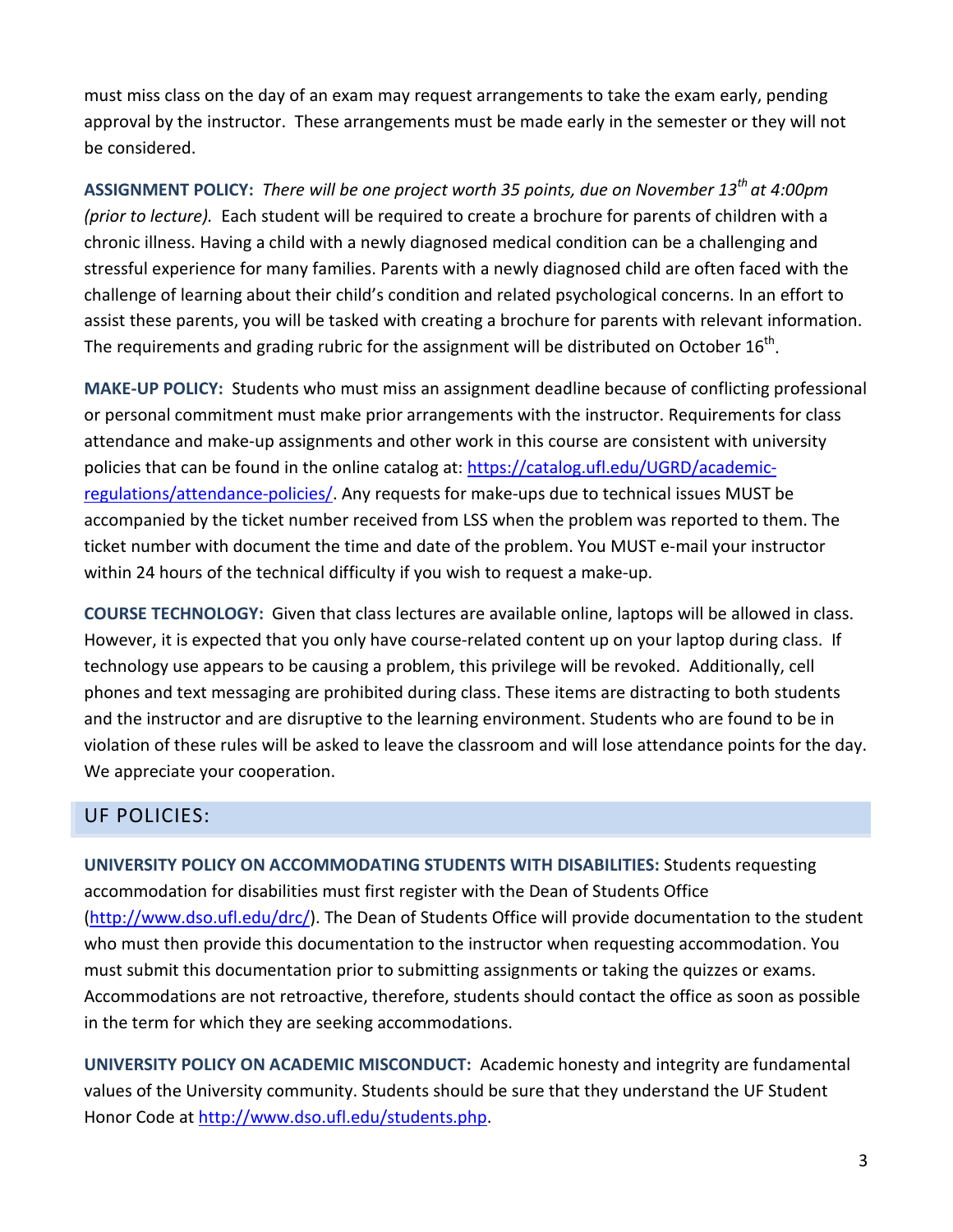#### GETTING HELP:

For issues with technical difficulties for E-learning in Sakai, please contact the UF Help Desk at:

- [Learning-support@ufl.edu](mailto:Learning-support@ufl.edu)
- (352) 392-HELP select option 2
- <https://lss.at.ufl.edu/help.shtml>

Other resources are available at<http://www.distance.ufl.edu/getting-help> for:

- Counseling and Wellness resources
- Disability resources
- Resources for handling student concerns and complaints
- Library Help Desk support

Should you have any complaints with your experience in this course please visit <http://www.distance.ufl.edu/student-complaints> to submit a complaint.

#### GRADING POLICIES:

Your final grade will be a percentage of points you have earned out of 112 possible points.

| Requirement                  | Due Date                  | Points | % of Final Grade |
|------------------------------|---------------------------|--------|------------------|
| Attendance                   | Weekly                    | 12     | 8%               |
| Midterm                      | October 16 <sup>th</sup>  | 50     | 34%              |
| <b>Brochure Project</b>      | November 13 <sup>th</sup> | 35     | 24%              |
| <b>Final Exam</b>            | December 4 <sup>th</sup>  | 50     | 34%              |
| <b>Total Possible Points</b> |                           | 147    | 100%             |

**GRADING SCALE:** Final course grades will be based upon the following cutoffs:

| Letter Grade | % of Total Points<br>Earned | <b>Total Points</b><br>Earned | <b>Grade Point</b><br><b>Average</b> |
|--------------|-----------------------------|-------------------------------|--------------------------------------|
| A            | 93-100                      | 136-147                       | 4.0                                  |
| $A-$         | 90-92                       | 132-135                       | 3.67                                 |
| $B+$         | 87-89                       | 128-131                       | 3.33                                 |
| B            | 83-86                       | 122-127                       | 3.0                                  |
| $B -$        | 80-82                       | 117-121                       | 2.67                                 |
| C+           | 77-79                       | 113-116                       | 2.33                                 |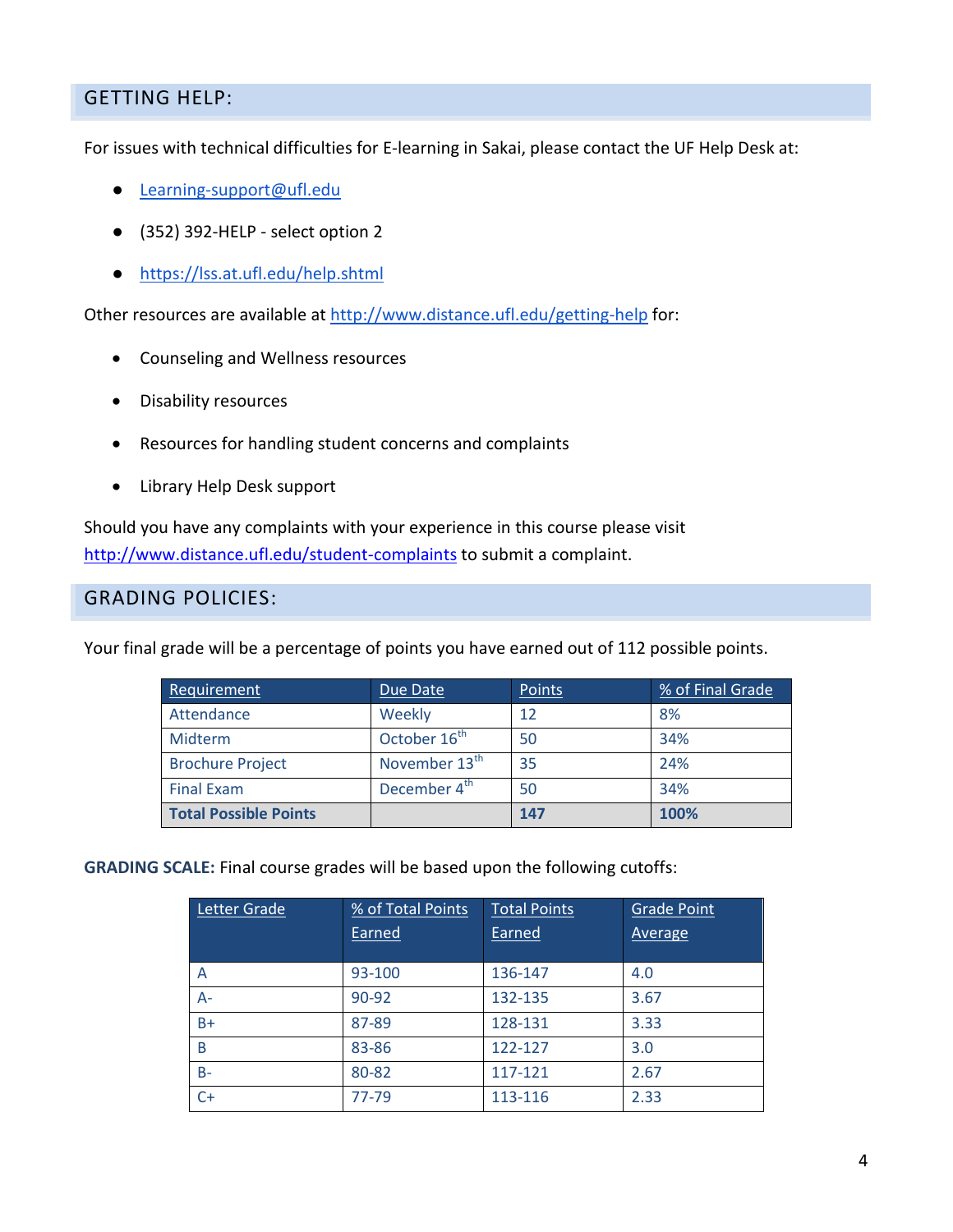|      | 73-76        | 107-112      | 2.0  |
|------|--------------|--------------|------|
| $C-$ | $70 - 72$    | 103-106      | 1.67 |
| $D+$ | 67-69        | 98-102       | 1.33 |
| D    | 63-66        | 92-97        | 1.0  |
| $D-$ | 60-62        | 88-91        | .67  |
|      | 59 and below | 87 and below | 0.0  |

## COURSE SCHEDULE:

| <b>CLP 4134 COURSE SCHEDULE</b> |                                                                                                                                                                        |                                                                                          |                                                          |  |
|---------------------------------|------------------------------------------------------------------------------------------------------------------------------------------------------------------------|------------------------------------------------------------------------------------------|----------------------------------------------------------|--|
| <b>Week/Date</b>                | <b>Topic</b>                                                                                                                                                           | <b>Assigned Readings*</b>                                                                | Lecturer                                                 |  |
| 1/Aug. 28                       | <b>Introduction to Course- Syllabus</b><br><b>Overview of Clinical Child</b><br>Psychology<br><b>Introduction to Assessment</b><br><b>Developmental Considerations</b> | <b>Mash &amp; Wolfe:</b> Ch 1 (pgs $1 - 25$ )<br>Mash & Wolfe: Ch 4 (pgs 82-122)         | <b>Netz</b>                                              |  |
| $2/$ Sep. 4                     | <b>Autistic Spectrum Disorders</b><br><b>Intellectual Disability</b>                                                                                                   | Mash & Wolfe: Ch 5 (pgs 124-155), Ch<br>6 (pgs 156-186)                                  | <b>Netz</b>                                              |  |
| 3/Sep. 11                       | <b>Anxiety Disorders</b>                                                                                                                                               | Mash & Wolfe: Ch 11 (pgs 355-399)                                                        | <b>Netz</b>                                              |  |
| 4/Sep. 18                       | <b>Mood Disorders</b>                                                                                                                                                  | Mash & Wolfe: Ch 10 (pgs 310-354)                                                        | <b>Netz</b>                                              |  |
| 5/Sep. 25                       | <b>ADHD</b>                                                                                                                                                            | Mash & Wolfe: Ch 8 (pgs 227-266)                                                         | <b>Netz</b>                                              |  |
| 6/Oct.2                         | <b>ODD/Conduct Disorder</b><br><b>Parent-Child Interaction Therapy</b>                                                                                                 | Mash & Wolfe: Ch 9 (pgs 267-309)                                                         | <b>Netz</b>                                              |  |
| 7/Oct. 9                        | <b>Introduction to Pediatric</b><br>Psychology<br><b>Adherence to Pediatric Regimens</b>                                                                               | Mash & Wolfe: Ch. 13 (pgs 441-466)<br>La Greca & Mackey (2009)                           | <b>Netz</b>                                              |  |
| 8/Oct. 16                       | <b>MIDTERM</b> (weeks 1-7)                                                                                                                                             | N/A                                                                                      | N/A                                                      |  |
| 9/Oct. 23                       | <b>HIV</b><br><b>Cystic Fibrosis</b>                                                                                                                                   | <b>Ledlie (2001)</b><br><b>Powers (2015)</b>                                             | <b>Netz</b><br>Andrea Fidler                             |  |
| 10/Oct. 30                      | <b>Pediatric Obesity</b><br><b>Gastrointestinal Disorders</b><br><b>Feeding &amp; Eating Disorders</b>                                                                 | Cunningham & Banez (2006)<br>Mash & Wolfe: Ch. 14 (pgs 475-505)<br>Jackson et al. (2007) | <b>Netz</b>                                              |  |
| 11/Nov. 6                       | <b>Pediatric Transplant</b><br>Cancer                                                                                                                                  | Vannatta, Salley & Gerhardt (2009)<br>Parmar (2003)<br>Cohen & Mannarino (2004)          | <b>Netz</b>                                              |  |
| 12/Nov. 13                      | <b>Sleep</b><br>Asthma                                                                                                                                                 | Meltzer & Mindell (2006)<br>Everhart et al. (2011)<br>Wysocki, Buckloh, & Grecco (2009)  | <b>Netz</b>                                              |  |
|                                 | <b>Diabetes</b>                                                                                                                                                        |                                                                                          | Sarah Westen                                             |  |
| <b>Nov. 20</b>                  | <b>NO CLASS</b>                                                                                                                                                        | N/A                                                                                      | N/A                                                      |  |
| 13/Nov. 27                      | <b>Pediatric Burns</b><br>Sickle Cell Anemia<br><b>Pediatric Pain</b>                                                                                                  | Cohen, Maclaren & Lim (2008)<br>Landolt et al. (2002)<br>Casey & Brown (2003)            | <b>Netz</b><br><b>Elise Turner</b><br><b>Molly Basch</b> |  |
| 14/Dec. 4                       | FINAL EXAM (weeks 8-14)                                                                                                                                                | N/A                                                                                      | N/A                                                      |  |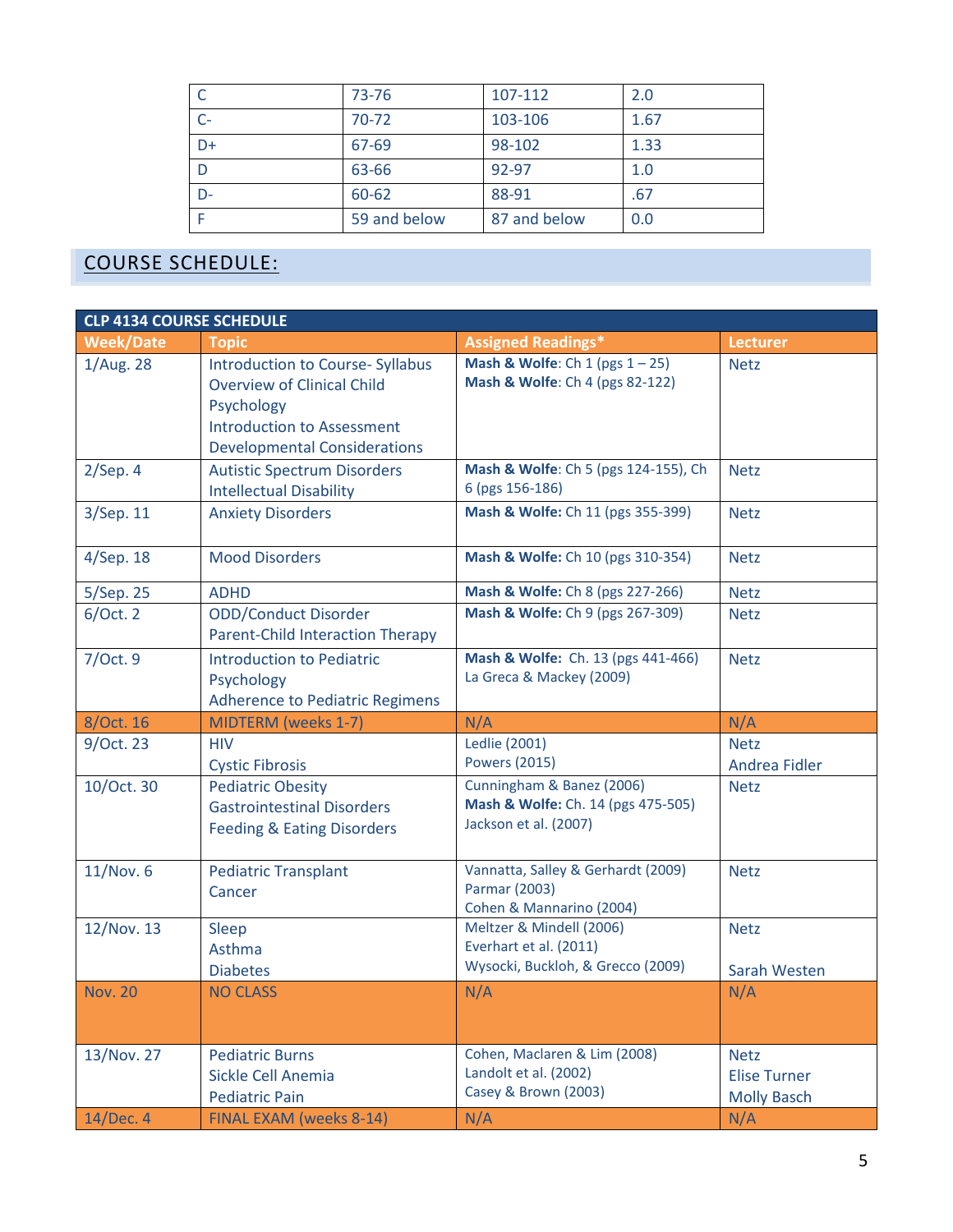Disclaimer: This syllabus represents my current plans and objectives. As we go through the semester, those plans may need to change to enhance the class learning opportunity. Such changes, communicated clearly, are not unusual and should be expected. Some of the readings may change, but will be uploaded to Canvas well in advance of class lectures.

#### Additional Readings:

1. Casey, R.L., & Brown, R.T. (2003). Psychological aspects of hematologic diseases. Child & Adolescent Psychiatric Clinics of North America, 12, 567-584.

2. Cohen, L., Maclaren, J., Lim, C.S. (2008). Pain and Pain Management. In Steele, Elkin, Robers (Eds.) Handbook of Evidence Based Therapies for Children and Adolescents: Bridging Science and Practice. (pp.281-295). Springer.

3. Cohen, J. A., & Mannarino, A. P. (2004). Treatment of childhood traumatic grief. Journal of Clinical Child and Adolescent Psychology, 33, 819-831.

4. Cunningham, C. L., & Banez, G. A. (2007). Pediatric Gastrointestinal Disorders: Prevalence, Costs, and Rationale for a Biopsychosocial Approach. In Cunningham & Benez (Eds.) Pediatric gastrointestinal disorders: Biopsychosocial assessment and treatment, (pp 1-12). Springer Science & Business Media.

5. Everhart, R. S., Kopel, S., McQuaid, E. L., Salcedo, L., York, D., Potter, C., & Koinis-Mitchell, D. (2011). Differences in environmental control and asthma outcomes among urban Latino, African American, and non-Latino White families. Pediatric Allergy, Immunology, and Pulmonology, 24, 165-169.

6. Jackson, D., Wilkes, L., & McDonald, G. (2007). 'If I was in my daughter's body I'd be devastated': Women's experiences of mothering an overweight or obese child. Journal of Child Health Care, 11(1), 29-39.

7. La Greca, A.M. & Mackey, E. (2009). Adherence to pediatric treatment regimens. In M. Roberts & R. Steele (Eds.), Handbook of Pediatric Psychology, 4th edition (pp. 130-152). New York, NY: Guilford Press.

8. Landolt, M. A., Grubernmann, S., & Meuli, M. (2002). Family impact greatest: Predictors of quality of life and psychological adjustment in pediatric burn survivors. Journal of Trauma, 53, 1146-1151.

9. Ledlie, S.W. (2001). The psychosocial issues of children with perinatally acquired HIV disease becoming adolescents: A growing challenge for providers. AIDS Patient Care and STD's, 15(5), 231-236.

10. Meltzer, L. J., & Mindell, J. A. (2006). Sleep and sleep disorders in children and adolescents. Psychiatric Clinics of North America, 29(4), 1059-1076.

11. Parmar, G., Wu, J.W., Chan, K.W. (2003). Bone marrow donation in childhood: One donor's perspective. Psycho-Oncology, 12, 91-94.